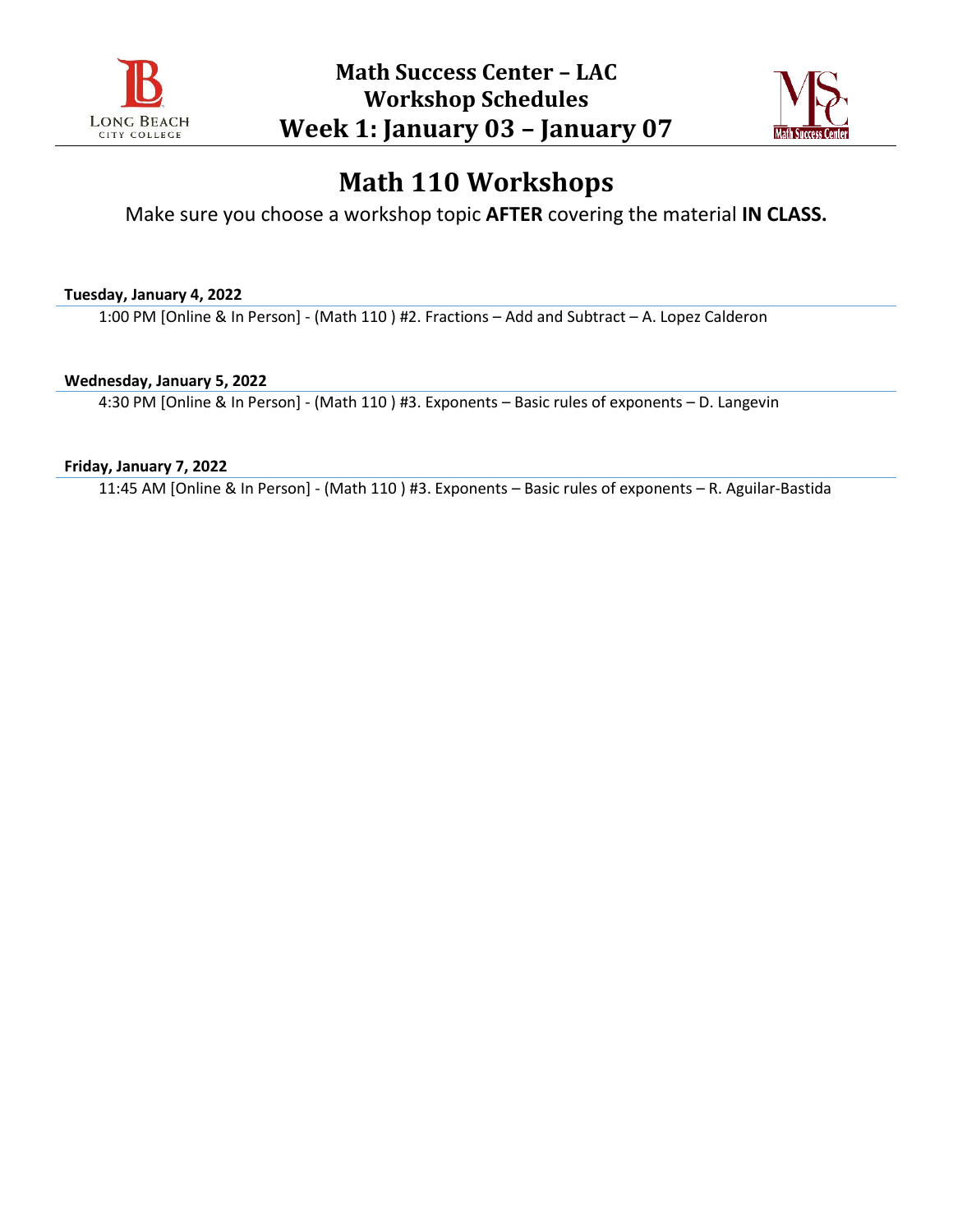



Make sure you choose a workshop topic **AFTER** covering the material **IN CLASS.**

### **Monday, January 10, 2022**

11:50 AM [Online & In Person] - (Math 110 ) #7. Word Problems – Mixture – R. Aguilar-Bastida

#### **Tuesday, January 11, 2022**

1:00 PM [Online & In Person] - (Math 110 ) #11. Graphing – Finding points and graphing a line – D. Langevin

### **Wednesday, January 12, 2022**

4:30 PM [Online & In Person] - (Math 110 ) #7. Word Problems – Mixture – A. Lopez Calderon

#### **Friday, January 14, 2022**

11:45 AM [Online & In Person] - (Math 110 ) #11. Graphing – Finding points and graphing a line – R. Aguilar-Bastida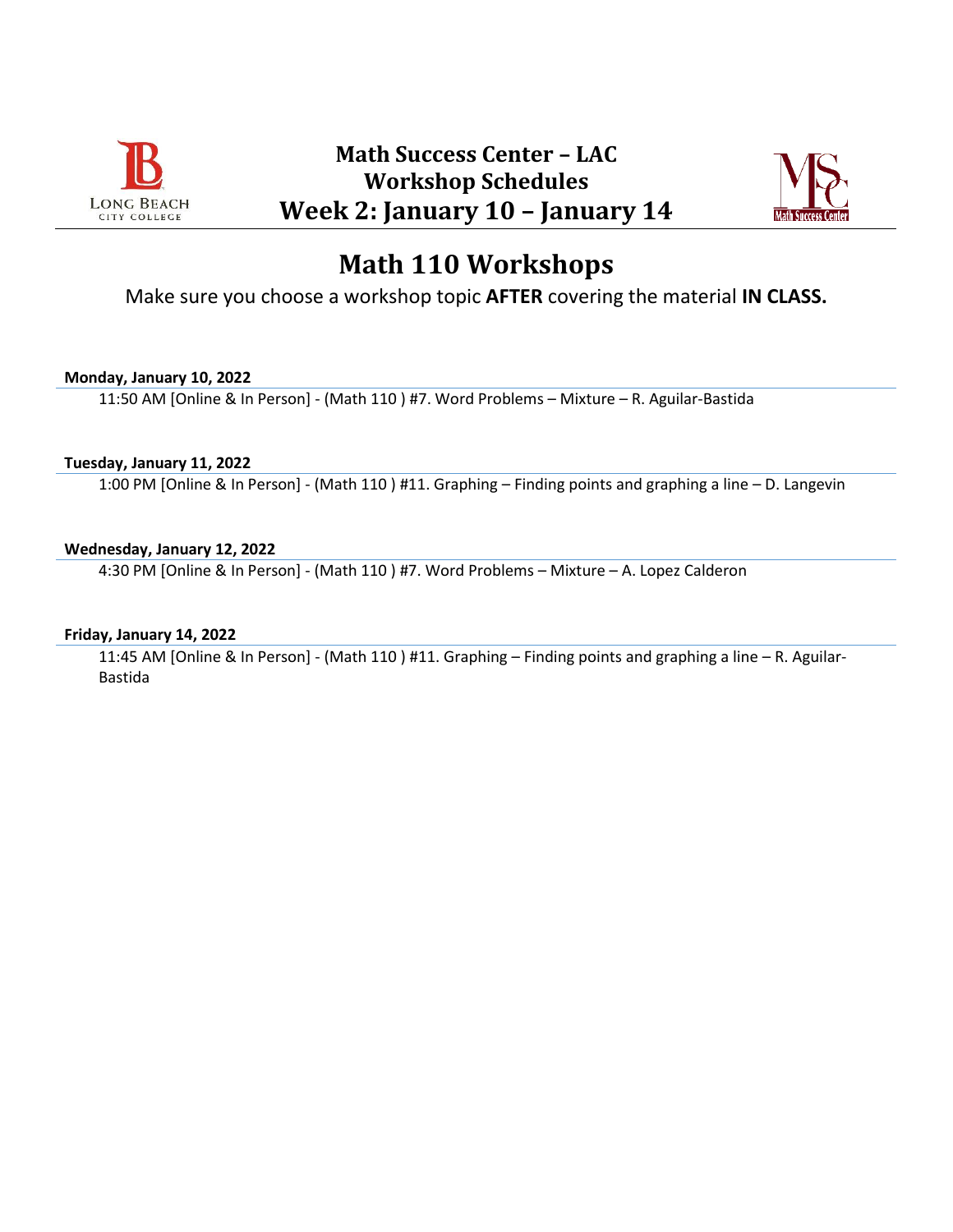



Make sure you choose a workshop topic **AFTER** covering the material **IN CLASS.**

### **Tuesday, January 18, 2022**

1:00 PM [Online & In Person] - (Math 110 ) #11. Graphing – Finding points and graphing a line – D. Langevin

### **Wednesday, January 19, 2022**

4:30 PM [Online & In Person] - (Math 110 ) #12. Graphing – Slope-intercept – A. Lopez Calderon

### **Friday, January 21, 2022**

11:45 AM [Online & In Person] - (Math 110 ) #12. Graphing – Slope-intercept – R. Aguilar-Bastida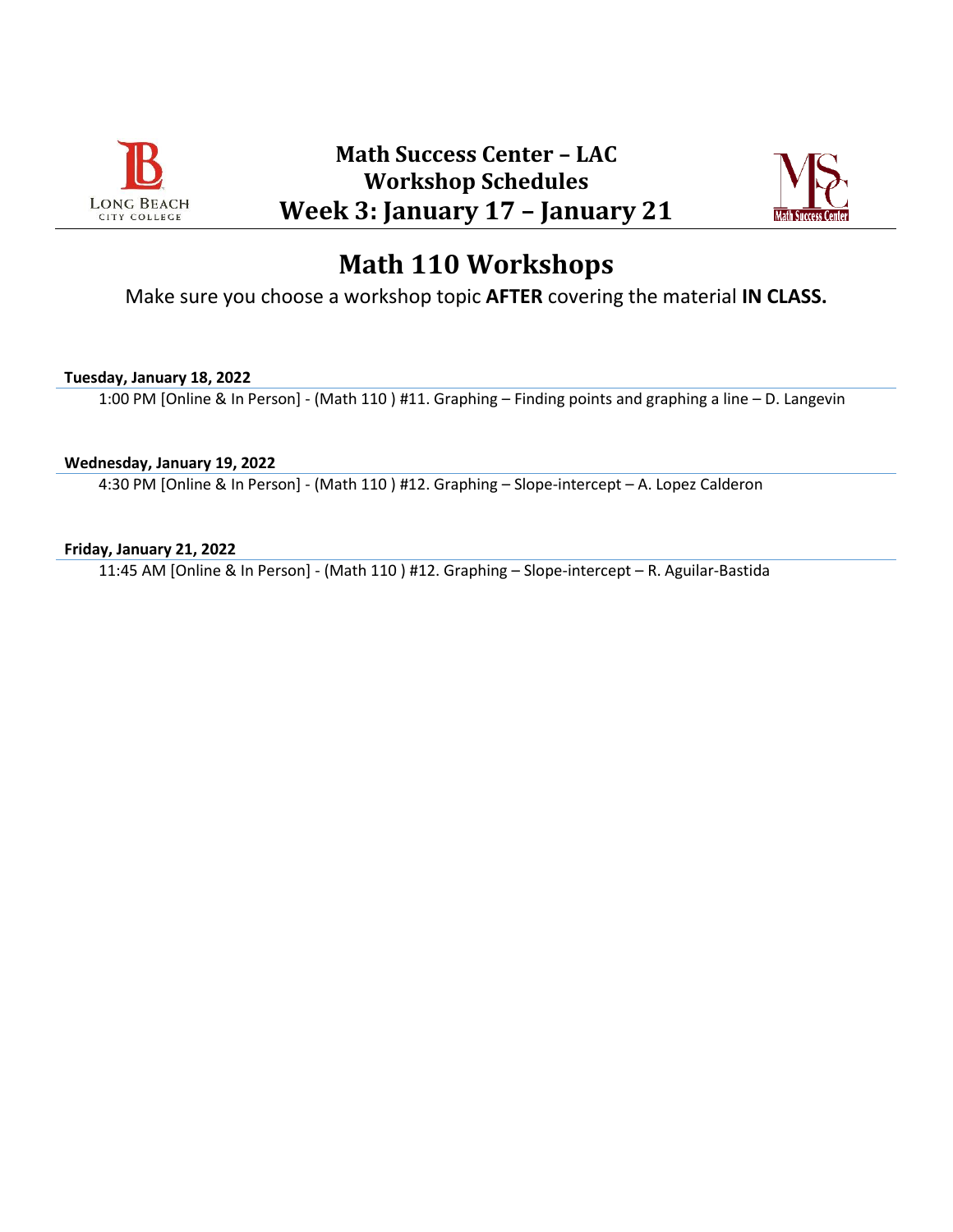



Make sure you choose a workshop topic **AFTER** covering the material **IN CLASS.**

### **Monday, January 24, 2022**

11:50 AM [Online & In Person] - (Math 110 ) #14. GCF – Greatest Common Factor – R. Aguilar-Bastida

### **Tuesday, January 25, 2022**

1:00 PM [Online & In Person] - (Math 110 ) #16. Rationals – Simplifying – D. Langevin

### **Wednesday, January 26, 2022**

4:30 PM [Online & In Person] - (Math 110 ) #14. GCF – Greatest Common Factor – A. Lopez Calderon

### **Friday, January 28, 2022**

11:45 AM [Online & In Person] - (Math 110 ) #16. Rationals – Simplifying – R. Aguilar-Bastida